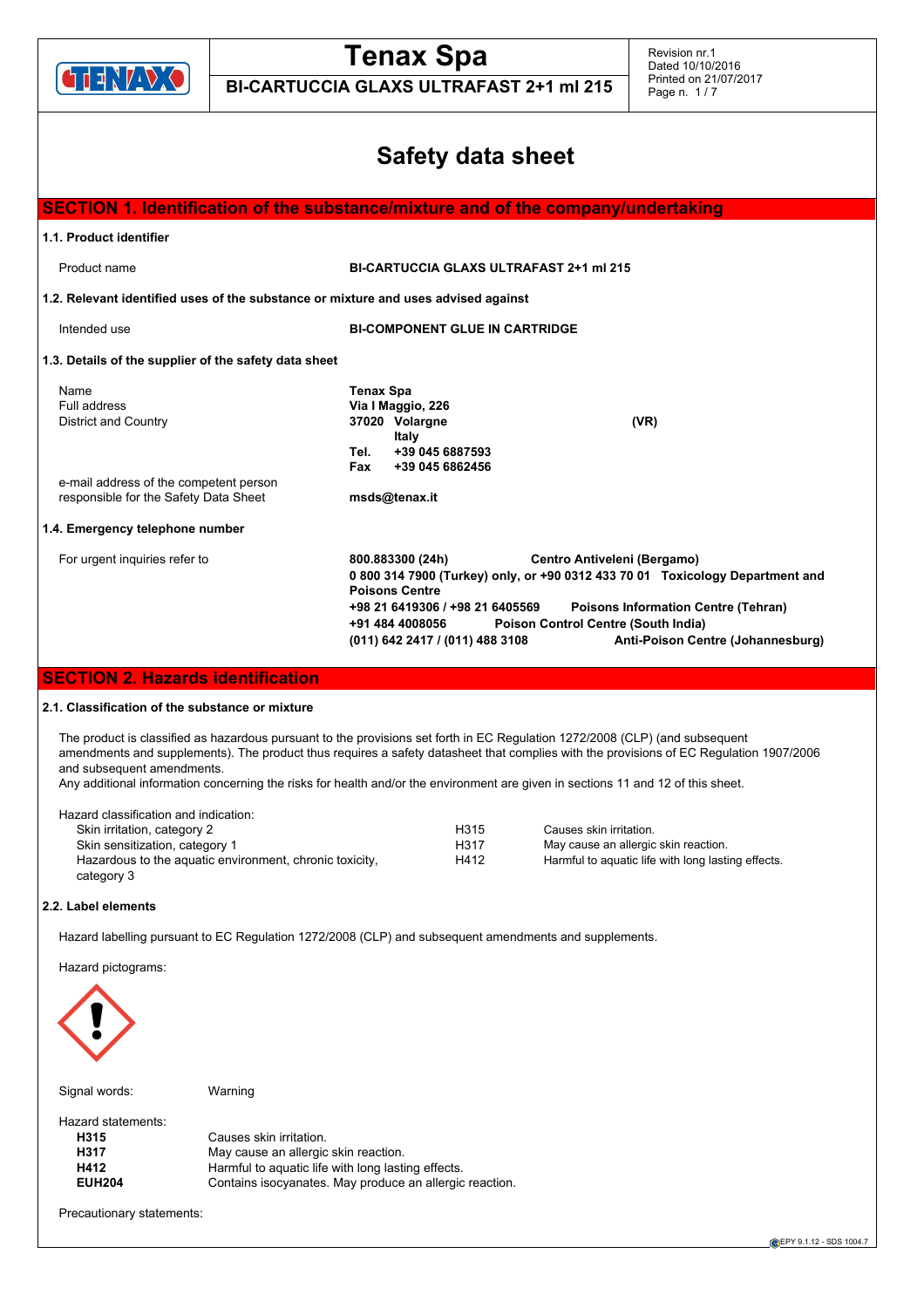

**BI-CARTUCCIA GLAXS ULTRAFAST 2+1 ml 215**

Revision nr.1 Dated 10/10/2016 Printed on 21/07/2017 Page n. 2 / 7

#### **Hazards identification**

| P <sub>264</sub> | Wash the hands thoroughly after handling.                          |
|------------------|--------------------------------------------------------------------|
| P <sub>273</sub> | Avoid release to the environment.                                  |
| P280             | Wear protective gloves.                                            |
| P302+P352        | IF ON SKIN: wash with plenty of water /                            |
| P333+P313        | If skin irritation or rash occurs: Get medical advice / attention. |
| Contains:        | ALIPHATIC POLYISOCYANATE                                           |
|                  | Aminefunctional resin                                              |

#### **2.3. Other hazards**

On the basis of available data, the product does not contain any PBT or vPvB in percentage greater than 0,1%.

#### **SECTION 3. Composition/information on ingredients**

#### **3.1. Substances**

Information not relevant

#### **3.2. Mixtures**

**Contains:**

| <b>Identification</b><br><b>Aminefunctional resin</b> |                                          | Conc. % | Classification 1272/2008 (CLP)               |
|-------------------------------------------------------|------------------------------------------|---------|----------------------------------------------|
| CAS<br>EC.                                            | 136210-32-7 30 - 50<br>412-060-9         |         | Skin Sens. 1 H317, Aquatic Chronic 3 H412    |
| <i>INDEX</i>                                          | 607-350-00-9<br>ALIPHATIC POLYISOCYANATE |         |                                              |
| CAS<br>EC.<br><b>INDEX</b>                            | 28182-81-2 30 - 50<br>500-060-2          |         | <b>Skin Irrit. 2 H315. Skin Sens. 1 H317</b> |

Note: Upper limit is not included into the range

The full wording of hazard (H) phrases is given in section 16 of the sheet.

#### **SECTION 4. First aid measures**

#### **4.1. Description of first aid measures**

EYES: Remove contact lenses, if present. Wash immediately with plenty of water for at least 15 minutes, opening the eyelids fully. If problem persists, seek medical advice.

SKIN: Remove contaminated clothing. Rinse skin with a shower immediately. Get medical advice/attention immediately. Wash contaminated clothing before using it again.

INHALATION: Remove to open air. If the subject stops breathing, administer artificial respiration. Get medical advice/attention immediately. INGESTION: Get medical advice/attention immediately. Do not induce vomiting. Do not administer anything not explicitly authorised by a doctor.

#### **4.2. Most important symptoms and effects, both acute and delayed**

For symptoms and effects caused by the contained substances, see section 11.

#### **4.3. Indication of any immediate medical attention and special treatment needed** Information not available

#### **SECTION 5. Firefighting measures**

#### **5.1. Extinguishing media**

SUITABLE EXTINGUISHING EQUIPMENT The extinguishing equipment should be of the conventional kind: carbon dioxide, foam, powder and water spray. UNSUITABLE EXTINGUISHING EQUIPMENT None in particular.

#### **5.2. Special hazards arising from the substance or mixture**

HAZARDS CAUSED BY EXPOSURE IN THE EVENT OF FIRE Do not breathe combustion products.

#### **5.3. Advice for firefighters** GENERAL INFORMATION

Use jets of water to cool the containers to prevent product decomposition and the development of substances potentially hazardous for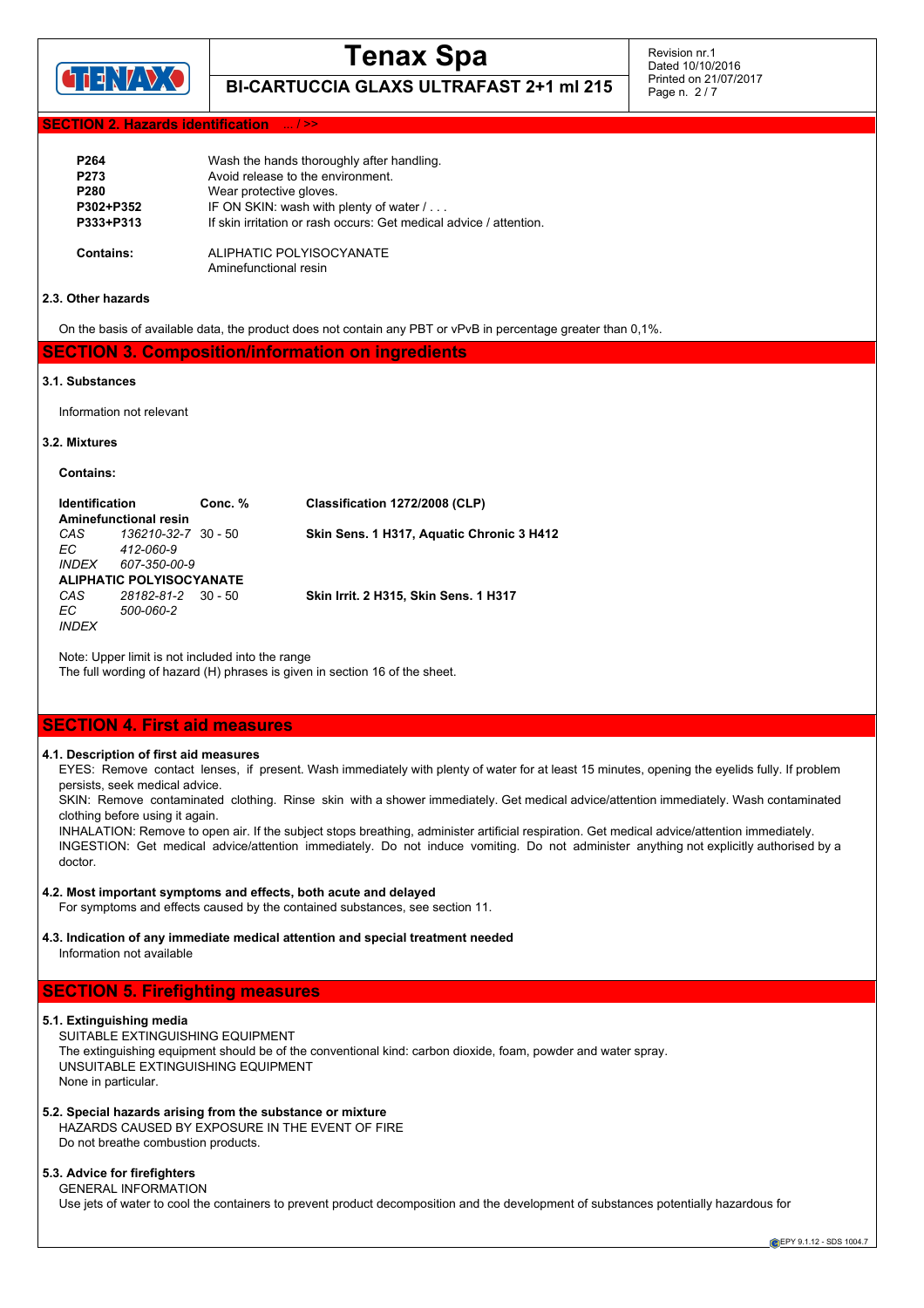

**BI-CARTUCCIA GLAXS ULTRAFAST 2+1 ml 215**

health. Always wear full fire prevention gear. Collect extinguishing water to prevent it from draining into the sewer system. Dispose of contaminated water used for extinction and the remains of the fire according to applicable regulations.

SPECIAL PROTECTIVE EQUIPMENT FOR FIRE-FIGHTERS

Normal fire fighting clothing i.e. fire kit (BS EN 469), gloves (BS EN 659) and boots (HO specification A29 and A30) in combination with self-contained open circuit positive pressure compressed air breathing apparatus (BS EN 137).

#### **SECTION 6. Accidental release measures**

#### **6.1. Personal precautions, protective equipment and emergency procedures**

Block the leakage if there is no hazard.

Wear suitable protective equipment (including personal protective equipment referred to under Section 8 of the safety data sheet) to prevent any contamination of skin, eyes and personal clothing. These indications apply for both processing staff and those involved in emergency procedures.

#### **6.2. Environmental precautions**

The product must not penetrate into the sewer system or come into contact with surface water or ground water.

#### **6.3. Methods and material for containment and cleaning up**

Collect the leaked product into a suitable container. If the product is flammable, use explosion-proof equipment. Evaluate the compatibility of the container to be used, by checking section 10. Absorb the remainder with inert absorbent material. Make sure the leakage site is well aired. Contaminated material should be disposed of in compliance with the provisions set forth in point 13.

#### **6.4. Reference to other sections**

Any information on personal protection and disposal is given in sections 8 and 13.

#### **SECTION 7. Handling and storage**

#### **7.1. Precautions for safe handling**

Before handling the product, consult all the other sections of this material safety data sheet. Avoid leakage of the product into the environment. Do not eat, drink or smoke during use. Remove any contaminated clothes and personal protective equipment before entering places in which people eat.

#### **7.2. Conditions for safe storage, including any incompatibilities**

Store only in the original container. Store the containers sealed, in a well ventilated place, away from direct sunlight. Keep containers away from any incompatible materials, see section 10 for details.

#### **7.3. Specific end use(s)**

Information not available

#### **SECTION 8. Exposure controls/personal protection**

#### **8.1. Control parameters**

TLV of solvent mixture: 0,03 mg/m3

#### **8.2. Exposure controls**

As the use of adequate technical equipment must always take priority over personal protective equipment, make sure that the workplace is well aired through effective local aspiration.

When choosing personal protective equipment, ask your chemical substance supplier for advice.

Personal protective equipment must be CE marked, showing that it complies with applicable standards.

Provide an emergency shower with face and eye wash station.

HAND PROTECTION

Protect hands with category III work gloves (see standard EN 374).

The following should be considered when choosing work glove material: compatibility, degradation, failure time and permeability.

The work gloves' resistance to chemical agents should be checked before use, as it can be unpredictable. The gloves' wear time depends on the duration and type of use.

SKIN PROTECTION

Wear category II professional long-sleeved overalls and safety footwear (see Directive 89/686/EEC and standard EN ISO 20344). Wash body with soap and water after removing protective clothing.

EYE PROTECTION

Wear airtight protective goggles (see standard EN 166).

RESPIRATORY PROTECTION

If the threshold value (e.g. TLV-TWA) is exceeded for the substance or one of the substances present in the product, use a mask with a type A filter whose class (1, 2 or 3) must be chosen according to the limit of use concentration. (see standard EN 14387). In the presence of gases or vapours of various kinds and/or gases or vapours containing particulate (aerosol sprays, fumes, mists, etc.) combined filters are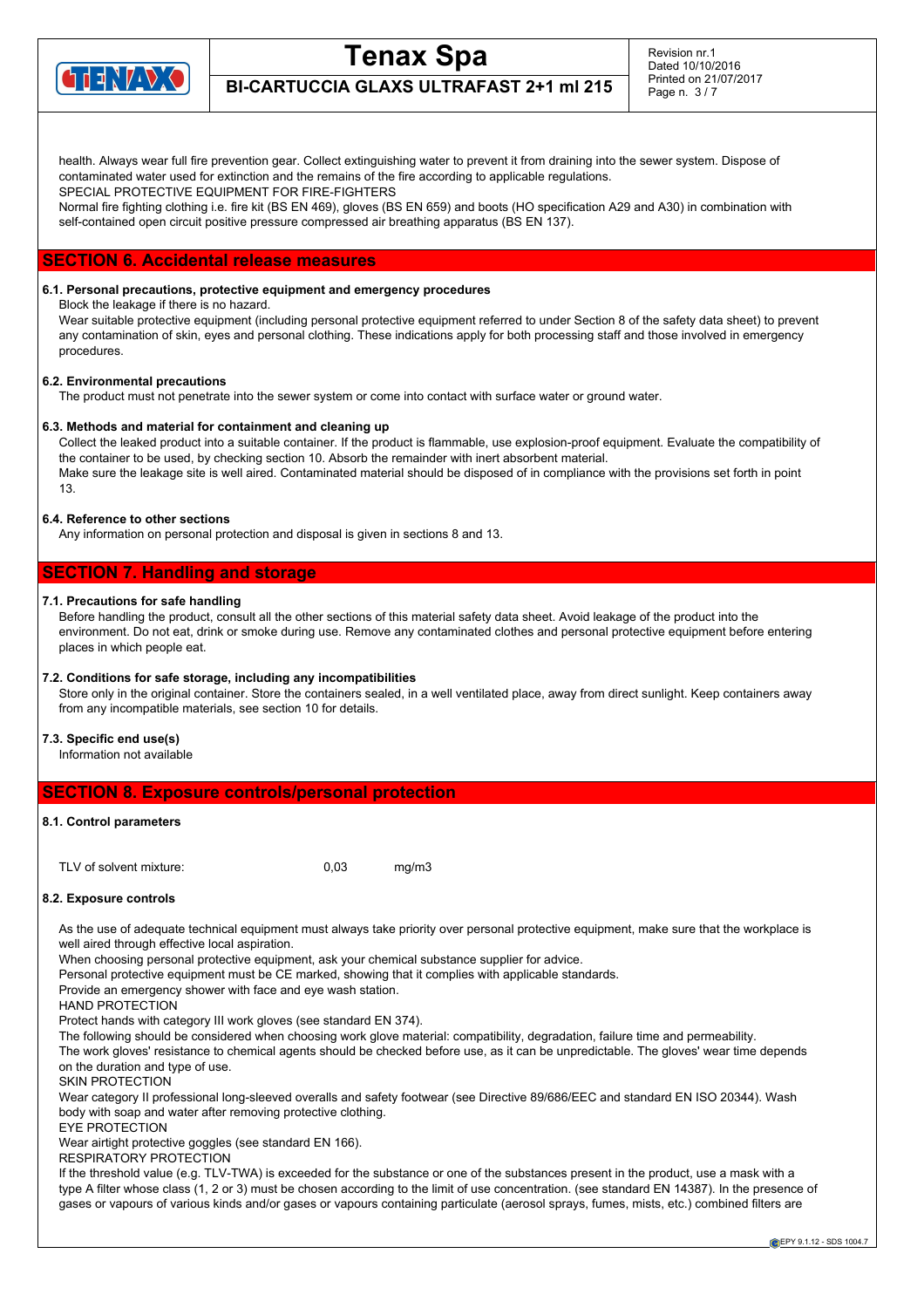

## **Tenax Spa BI-CARTUCCIA GLAXS ULTRAFAST 2+1 ml 215**

Revision nr.1 Dated 10/10/2016 Printed on 21/07/2017 Page n. 4 / 7

#### **SECTION 8. Exposure controls/personal protection** ... / >>

#### required.

Respiratory protection devices must be used if the technical measures adopted are not suitable for restricting the worker's exposure to the threshold values considered. The protection provided by masks is in any case limited.

If the substance considered is odourless or its olfactory threshold is higher than the corresponding TLV-TWA and in the case of an emergency, wear open-circuit compressed air breathing apparatus (in compliance with standard EN 137) or external air-intake breathing apparatus (in compliance with standard EN 138). For a correct choice of respiratory protection device, see standard EN 529. ENVIRONMENTAL EXPOSURE CONTROLS

The emissions generated by manufacturing processes, including those generated by ventilation equipment, should be checked to ensure compliance with environmental standards.

Product residues must not be indiscriminately disposed of with waste water or by dumping in waterways.

#### **SECTION 9. Physical and chemical properties**

#### **9.1. Information on basic physical and chemical properties**

| Appearance                             |        | viscous liquid     |
|----------------------------------------|--------|--------------------|
| Colour                                 |        | white              |
| Odour                                  |        | characteristic     |
| Odour threshold                        |        | Not available      |
| рH                                     |        | Not available      |
| Melting point / freezing point         |        | Not available      |
| Initial boiling point                  |        | Not available      |
| Boiling range                          |        | Not available      |
| Flash point                            | $\geq$ | °C<br>60           |
| <b>Evaporation Rate</b>                |        | Not available      |
| Flammability of solids and gases       |        | Not available      |
| Lower inflammability limit             |        | Not available      |
| Upper inflammability limit             |        | Not available      |
| Lower explosive limit                  |        | Not available      |
| Upper explosive limit                  |        | Not available      |
| Vapour pressure                        |        | Not available      |
| Vapour density                         |        | Not available      |
| Relative density                       |        | Not available      |
| Solubility                             |        | insoluble in water |
| Partition coefficient: n-octanol/water |        | Not available      |
| Auto-ignition temperature              |        | Not available      |
| Decomposition temperature              |        | Not available      |
| Viscosity                              |        | Not available      |
| Explosive properties                   |        | Not available      |
| Oxidising properties                   |        | Not available      |
| 9.2. Other information                 |        |                    |
| VOC (Directive 2010/75/EC) :           |        | 0                  |
| VOC (volatile carbon) :                |        | 0                  |
|                                        |        |                    |

#### **SECTION 10. Stability and reactivity**

#### **10.1. Reactivity**

There are no particular risks of reaction with other substances in normal conditions of use.

#### **10.2. Chemical stability**

The product is stable in normal conditions of use and storage.

#### **10.3. Possibility of hazardous reactions**

No hazardous reactions are foreseeable in normal conditions of use and storage.

#### **10.4. Conditions to avoid**

None in particular. However the usual precautions used for chemical products should be respected.

#### **10.5. Incompatible materials**

Information not available

#### **10.6. Hazardous decomposition products**

Information not available

#### **SECTION 11. Toxicological information**

#### **11.1. Information on toxicological effects**

In the absence of experimental data for the product itself, health hazards are evaluated according to the properties of the substances it contains, using the criteria specified in the applicable regulation for classification.

It is therefore necessary to take into account the concentration of the individual hazardous substances indicated in section 3, to evaluate the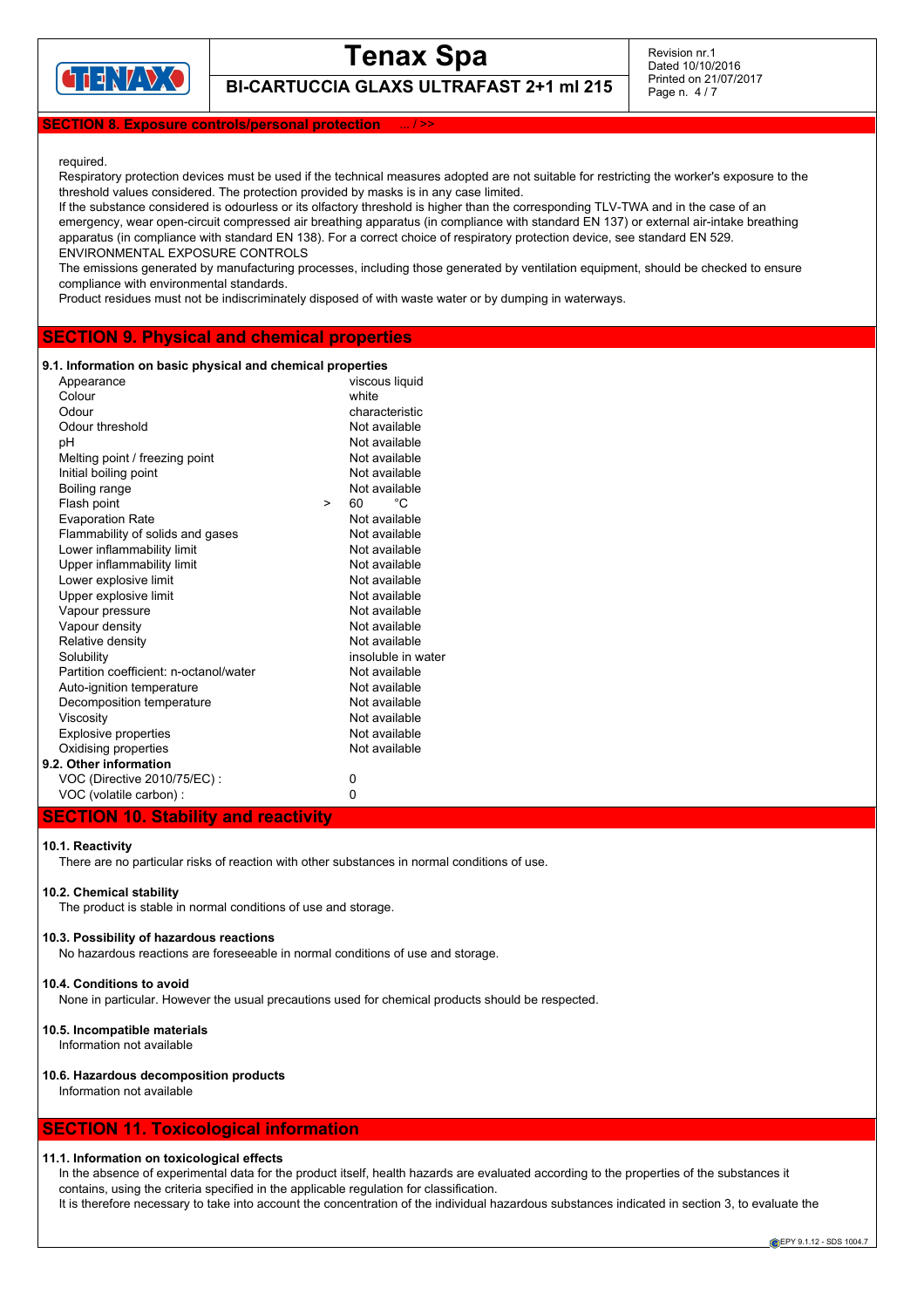

Revision nr.1 Dated 10/10/2016 Printed on 21/07/2017 Page n. 5 / 7

**BI-CARTUCCIA GLAXS ULTRAFAST 2+1 ml 215**

#### **TION 11. Toxicological information**

toxicological effects of exposure to the product.

Acute effects: contact with skin may cause: irritation, erythema, edema, dryness and chapped skin. Ingestion may cause health disorders, including stomach pain and sting, nausea and sickness.

Upon contact with skin, this product causes sensitization (dermatitis). Dermatitis derives from skin irritation on the areas which repeatedly come into contact with the sensitizing agent. Cutaneous lesions may include: erythemas, edemas, papules, vesicles, pustules, scurvies, ulcerations and exudative phenomena, whose intensity varies according to illness seriousness and affected areas. Erythemas, edemas and exudative phenomena prevail during the acute phase. Scurfy skin, dryness, ulcerations and skin thickening prevail during the chronic phase. This product contains isocyanates. Producer's specifications are as follows: Ready-to-use products containing isocyanates may irritate mucosas, particularly those of the respiratory system, and may give rise to hypersensitivity reactions. Vapour or aerosol inhalation may lead to sensitization. Please take all the measures used for all solvent-containing products while manipulating isocyanate-containing products. Avoid vapour and aerosol inhalation. People with allergic or asthmatic precedents or subject to respiratory disorders should not handle products containing isocyanates.

#### ALIPHATIC POLYISOCYANATE

 $LD50$  (Oral)  $\rightarrow$  2000 mg/kg Rat LD50 (Dermal)  $>$  2000 mg/kg Rat

#### **SECTION 12. Ecological information**

This product is dangerous for the environment and the aquatic organisms. In the long term, it have negative effects on aquatic environment.

#### **12.1. Toxicity**

Information not available

#### **12.2. Persistence and degradability**

ALIPHATIC POLYISOCYANATE Degradability: information not available

#### **12.3. Bioaccumulative potential**

Information not available

**12.4. Mobility in soil** Information not available

#### **12.5. Results of PBT and vPvB assessment**

On the basis of available data, the product does not contain any PBT or vPvB in percentage greater than 0,1%.

#### **12.6. Other adverse effects**

Information not available

#### **SECTION 13. Disposal considerations**

#### **13.1. Waste treatment methods**

Reuse, when possible. Product residues should be considered special hazardous waste. The hazard level of waste containing this product should be evaluated according to applicable regulations.

Disposal must be performed through an authorised waste management firm, in compliance with national and local regulations. CONTAMINATED PACKAGING

Contaminated packaging must be recovered or disposed of in compliance with national waste management regulations.

#### **SECTION 14. Transport information**

#### **14.1. UN number**

Not applicable

#### **14.2. UN proper shipping name**

Not applicable

#### **14.3. Transport hazard class(es)**

Not applicable

#### **14.4. Packing group**

Not applicable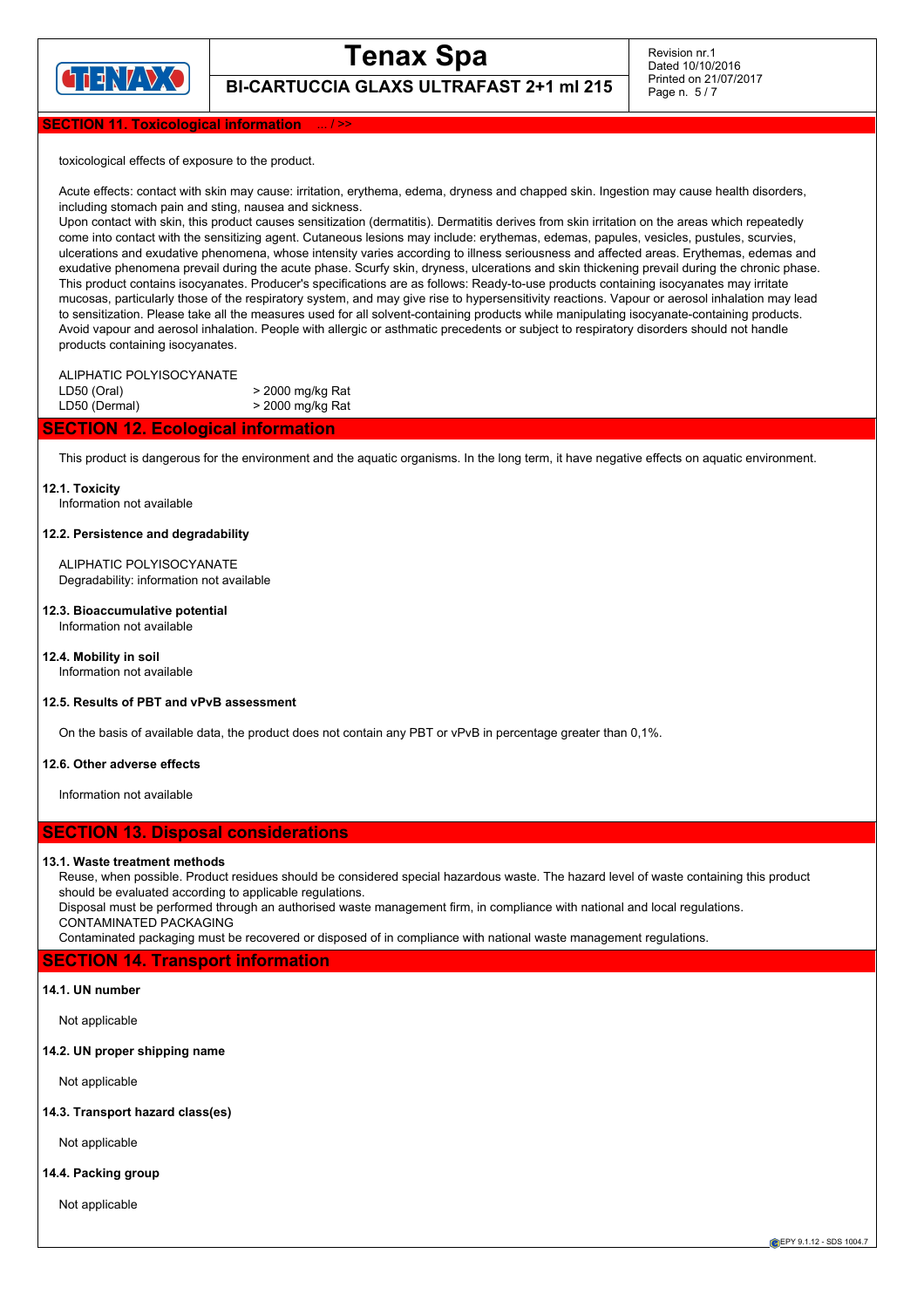

Revision nr.1 Dated 10/10/2016 Printed on 21/07/2017 Page n. 6 / 7

## **BI-CARTUCCIA GLAXS ULTRAFAST 2+1 ml 215**

**TION 14. Transport information** 

#### **14.5. Environmental hazards**

Not applicable

**14.6. Special precautions for user**

Not applicable

**14.7. Transport in bulk according to Annex II of MARPOL73/78 and the IBC Code**

Information not relevant

#### **SECTION 15. Regulatory information**

**15.1. Safety, health and environmental regulations/legislation specific for the substance or mixture**

Seveso category **None** 

Restrictions relating to the product or contained substances pursuant to Annex XVII to EC Regulation 1907/2006

Product Point 3

Substances in Candidate List (Art. 59 REACH)

None

Substances subject to authorisarion (Annex XIV REACH)

**None** 

Substances subject to exportation reporting pursuant to (EC) Reg. 649/2012:

None

Substances subject to the Rotterdam Convention: **None** 

Substances subject to the Stockholm Convention:

**None** 

Healthcare controls

Workers exposed to this chemical agent must not undergo health checks, provided that available risk-assessment data prove that the risks related to the workers' health and safety are modest and that the 98/24/EC directive is respected.

#### **15.2. Chemical safety assessment**

No chemical safety assessment has been processed for the mixture and the substances it contains.

#### **SECTION 16. Other information**

Text of hazard (H) indications mentioned in section 2-3 of the sheet:

| Skin Irrit. 2            | Skin irritation, category 2                                        |
|--------------------------|--------------------------------------------------------------------|
| <b>Skin Sens. 1</b>      | Skin sensitization, category 1                                     |
| <b>Aquatic Chronic 3</b> | Hazardous to the aquatic environment, chronic toxicity, category 3 |
| H315                     | Causes skin irritation.                                            |
| H317                     | May cause an allergic skin reaction.                               |
| H412                     | Harmful to aquatic life with long lasting effects.                 |
| <b>EUH204</b>            | Contains isocyanates. May produce an allergic reaction.            |

LEGEND:

- ADR: European Agreement concerning the carriage of Dangerous goods by Road
- CAS NUMBER: Chemical Abstract Service Number
- CE50: Effective concentration (required to induce a 50% effect)
- CE NUMBER: Identifier in ESIS (European archive of existing substances)
- CLP: EC Regulation 1272/2008
- DNEL: Derived No Effect Level
- EmS: Emergency Schedule
- GHS: Globally Harmonized System of classification and labeling of chemicals
- IATA DGR: International Air Transport Association Dangerous Goods Regulation
- IC50: Immobilization Concentration 50%